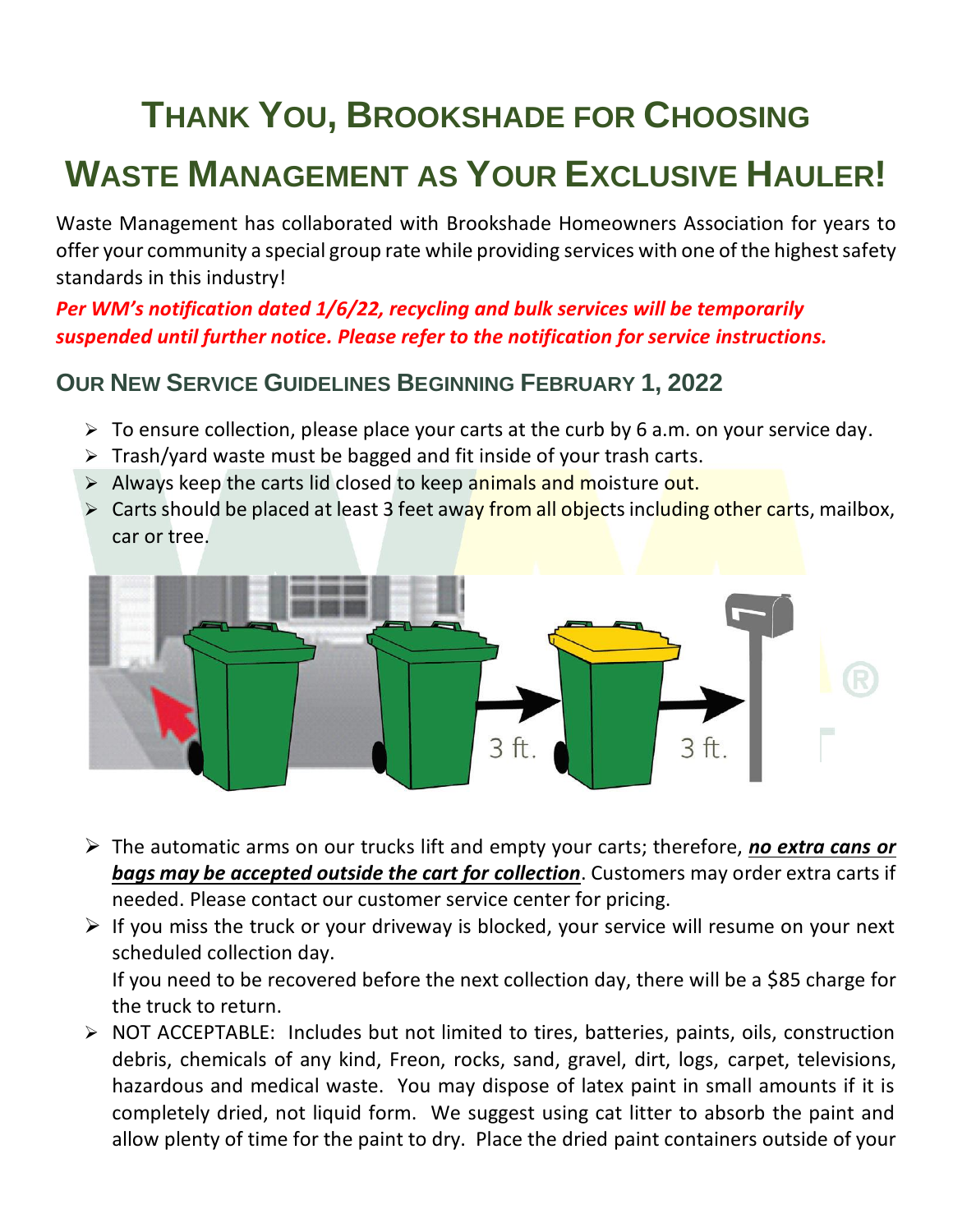trash cart, so drivers can confirm that containers can be accepted. **Liquid paint is strictly prohibited.** 

# **RECYCLE**

- ➢ Current customers may contact our customer service center at **(404) 794-6707** to exchange their smaller containers for a 96-gallon recycle cart.
- $\triangleright$  All recyclables must fit inside the cart. Do not bag recyclables.
- $\triangleright$  ACCEPTABLE: Aluminum cans, tin and steel cans (i.e. soup and vegetable cans), newspapers and all inserts, corrugated cardboard (i.e. moving and pizza boxes), paper grocery bags, paper shopping bags, junk mail, writing and printing paper, and other paper products (paper that tears). Phonebooks and paperback books (no hard cover), magazines, frozen food packages (please remove all contents), carton board (i.e. cereal/food boxes, shoeboxes and beverage boxes), plastic containers with the recycle codes 1 through 7 (typically on the bottom of the container).
- ➢ SPECIAL INSTRUCTIONS: Please be sure to thoroughly rinse all food and beverage containers prior to recycling. Please remove all contents and flatten all boxes prior to recycling.
- ➢ NOT ACCEPTABLE: Includes but not limited to glass, food container paper and wrapping, tissue paper, hand towels, toilet paper, plastic bags, Styrofoam, window glass, mirrors, ceramics (i.e. plates, bowls and cups), light bulbs, hoses, aluminum foil and trays.

## **BULK ITEMS**

WM provide customers curbside bulk removal service for up to 3 items, including Christmas trees for \$75.00. Residents need to call our customer service center, (404)794-6707 to schedule their pick up in advance.

#### **INCLEMENT WEATHER**

We will do everything possible to ensure that you receive reliable service. In the event of severe, inclement weather or natural disaster, we may be required to re-route services to an alternate day. Please leave your cart curbside as we will make every effort to pick you up as close to your original day as possible; do not remove cart unless it has been serviced.

You may call our customer service department for service information or visit our website, [www.wm.com](http://www.wm.com/). Simply click on our "Weather Service Alert" banner at the top of the web page. Checking our weather banner is the best way to obtain up-to-date information.

## **OBSERVED HOLIDAYS**

Please go to [www.wm.com](http://www.wm.com/) for observed holidays. Holiday schedules will be posted approximately a week prior.